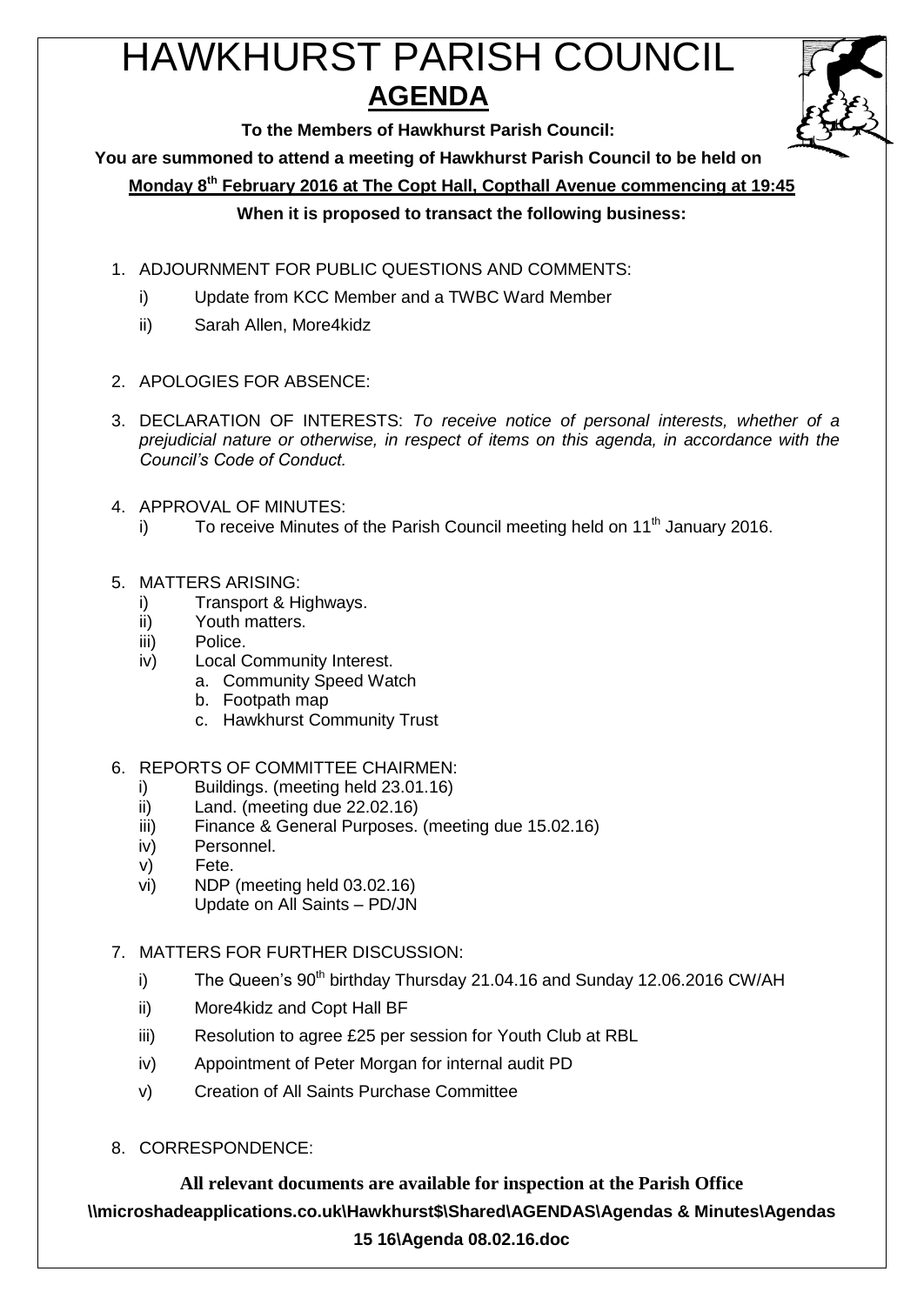9. FINANCE:

10. PLANNING:

- 11. BURIAL & MEMORIAL:
- 12. NOTES & INFORMATION:
- 13. CONFIDENTIAL:

*Pursuant to section 1 (2) of the Public Bodies (Admission to Meetings) Act 1960 it is resolved that, because of the confidential nature of the business to be transacted, the public and the press leave the meeting during consideration of the following items:*

i) 2016/17 Budget approval

14. CLOSURE:

Nicole Malem, Clerk to the Parish Council

|   | Date       | From                                  | Subject                            |
|---|------------|---------------------------------------|------------------------------------|
|   | Received   |                                       |                                    |
|   | 19.01.2016 | 1 <sup>st</sup> Hawkhurst Scout Group | Thank you letter                   |
| 2 | 21.01.2016 | The Counselling Centre                | Thank you letter                   |
| 3 | 26.01.2016 | <b>TWCAB</b>                          | Thank you letter                   |
| 4 | 27.01.2016 | Copy of letter/email from             | Copy for Members for consideration |
|   |            | <b>Benenden Parish Council</b>        |                                    |
|   |            | to Tunbridge Wells                    |                                    |
|   |            | Borough Council regarding             |                                    |
|   |            | the Amenity Refuse Vehicle            |                                    |
| 5 | 02.02.2016 | <b>Transport Accessibility</b>        | Annual subscription                |
|   |            | Group                                 |                                    |

Agenda Item 9: Finance. INCOME AND EXPENDITURE JANUARY 2016

| Accounts for payment                    | £  | 1,438.03   |
|-----------------------------------------|----|------------|
| Payment received                        | £  | 11,028.50  |
| <b>Net Expenditure</b>                  | £  | 9,590.47   |
| <b>Cambridge &amp; Counties Reserve</b> | £  | 86,147.60  |
| <b>Lloyds Current</b>                   | £. | 10,290.00  |
| <b>Lloyds Access Reserve</b>            | £  | 108,177.78 |
| Petty Cash                              | £  | 186.90     |

9.1 Agreement to pay payments schedule.

9.2 Account reconciliation and petty cash check.

**All relevant documents are available for inspection at the Parish Office \\microshadeapplications.co.uk\Hawkhurst\$\Shared\AGENDAS\Agendas & Minutes\Agendas 15 16\Agenda 08.02.16.doc**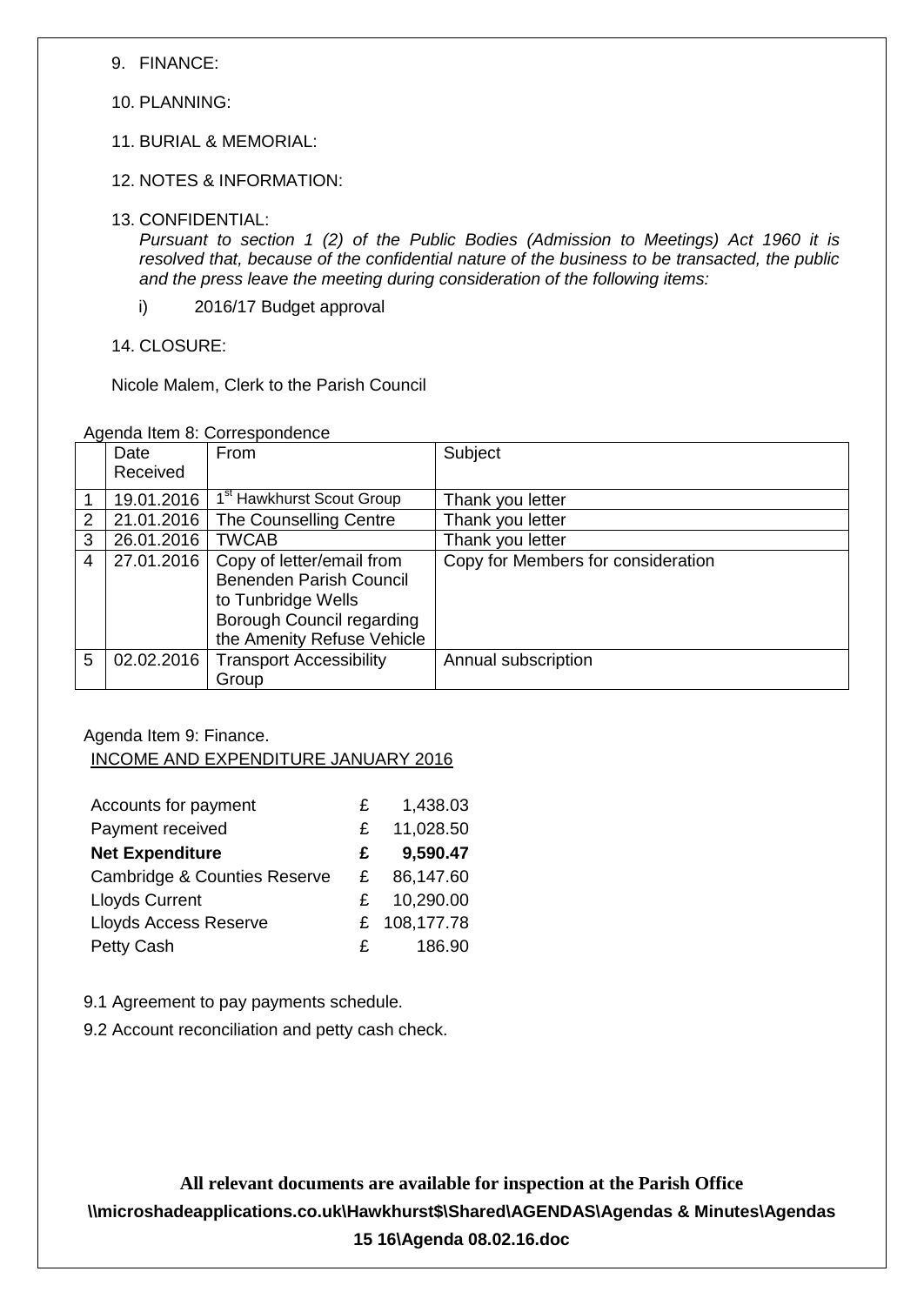#### Agenda Item 10: Planning

- 10.1 Planning & Highways Information:
- 10.2 Minerals and waste Local Plan 8 weeks consultation from Friday  $8<sup>th</sup>$  January to Friday  $4<sup>th</sup>$ March 2016
- 10.3 National Trust Briefing AONBs and Development Sept 2015
- 10.4 Highways England consultation on proposals for a Lower Thames Crossing responses to be received by 24<sup>th</sup> March 2016

| Proposal                                                                    | Location                                    | Comments                            |
|-----------------------------------------------------------------------------|---------------------------------------------|-------------------------------------|
| Two storey side<br>extension, loft<br>conversion with<br>dormer windows and | The Spinney, Rye Rd,<br>Hawkhurst. TN18 4HD | Extended period for<br>consultation |
|                                                                             | rooflights                                  |                                     |

10.5 Planning TWBC Approved:

| Ref | $- - -$<br>ווסטי | Location | <br>'Valio<br>Comments/ |
|-----|------------------|----------|-------------------------|
|     | <b>None</b>      |          |                         |
|     |                  |          |                         |

| 10.3 Planning TWBC | Refused:    |          |                |
|--------------------|-------------|----------|----------------|
| Ref. No.           | Proposal    | Location | Comments/Valid |
|                    | <b>None</b> |          |                |

10.4 Planning Applications received:

| <b>Numb</b><br>er | <b>Application No</b> | Proposal                                                                                                                                                                                                                                              | Location                                                        | <b>Comments</b> |
|-------------------|-----------------------|-------------------------------------------------------------------------------------------------------------------------------------------------------------------------------------------------------------------------------------------------------|-----------------------------------------------------------------|-----------------|
|                   |                       | 85 15/510206/FULL Two storey rear extension including<br>Juliette balcony                                                                                                                                                                             | The Coach House,<br>Little Fowlers, Rye Rd,<br><b>Hawkhurst</b> |                 |
|                   |                       | 86 16/500013/FULL First Floor side extension, two storey and 2 Gingerbread Lane<br>single storey rear extensions; Alterations Hawkhurst<br>to fenestration; construction of detached<br>cart shed styled garage with storage<br>space in pitched roof |                                                                 |                 |
|                   |                       | 87 15/510058/FULL Part Retrospective – change of use of<br>existing church into five residential units                                                                                                                                                | Methodist Church<br>Highgate Hill                               |                 |
|                   |                       |                                                                                                                                                                                                                                                       |                                                                 |                 |

#### Agenda Item 11: Burial and Memorial

| Interment Date | Deceased |  |
|----------------|----------|--|
|                | None     |  |

#### Agenda Item 12: Notes and Information

| -<br>، ۱۰۰<br>Dalt<br>. . | from | subject<br>™olec⊾ |
|---------------------------|------|-------------------|
|                           | None |                   |

## **All relevant documents are available for inspection at the Parish Office \\microshadeapplications.co.uk\Hawkhurst\$\Shared\AGENDAS\Agendas & Minutes\Agendas 15 16\Agenda 08.02.16.doc**